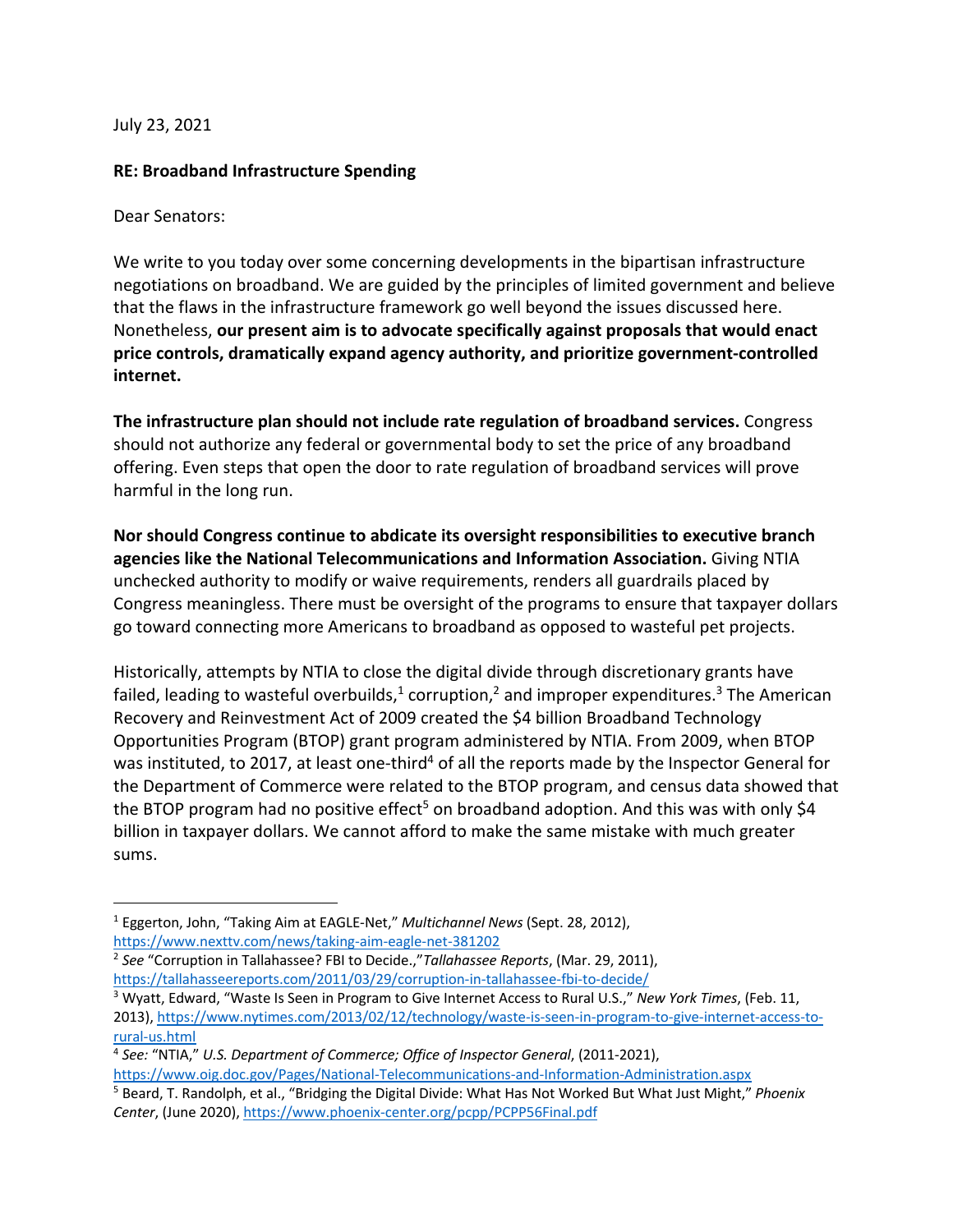## **Legislation must be clear and not create ambiguities that are left to the whims of**

**regulators.** While "digital redlining" is unacceptable, the FCC should not be allowed to define the term however it sees fit and promulgate any regulations it thinks will solve problems—real or imagined. Doing so would give the agency carte blanche to regulate and micromanage broadband in any way it desires. This would be an egregious expansion of FCC authority. Moreover, definitions and regulations could change whenever party control of the agency changes, leading to a back-and-forth that creates uncertainty for consumers and businesses.

Legitimate desire to ensure that low-income Americans have access to broadband infrastructure should *not* be used as a smokescreen to codify aspects of the recent Executive Order on Competition, which should not be included in any bipartisan infrastructure agreement. Republicans fought hard to support the FCC's Restoring Internet Freedom Order. Any legislating on the functions and deployment of Internet technologies must move as a standalone bill through regular order with committee review. These questions are far too important to shoehorn into a massive bill without rigorous debate.

**Any funding for broadband buildout must target locations without any broadband connection first, and this should be determined by the Congressionally mandated FCC broadband maps.** Congress has oversight over the FCC and the FCC has already conducted several reverse auctions. Reverse auctions get the most out of each taxpayer dollar towards closing the digital divide. Areas where there is already a commitment from a carrier to build out a network, should not be considered for grants, and the NTIA should not be able to override the FCC's map to redefine "unserved" and subsidize duplicative builds.

**Government-controlled Internet should not be prioritized in any grant program.** With few exceptions, government-owned networks (GONs) have been abject failures.<sup>6</sup> For example, KentuckyWired is a 3,000-mile GON that was sold to taxpayers as a \$350 million project that would be complete by spring of 2016. Those projections could not have been more wrong. More than five years past the supposed completion date, fiber construction for KentuckyWired is still "in progress"<sup>7</sup> in some parts of the state and a report from the state auditor has concluded<sup>8</sup> that taxpayers will end up wasting a whopping \$1.5 billion on this redundant "government owned network" over its 30-year life. NTIA should certainly not encourage these failures to be replicated.

We appreciate your work to help close the digital divide and agree that access to reliable internet is a priority, however we should not use this need to serve as a cover for unnecessary

<sup>&</sup>lt;sup>6</sup>A 2020 report catalogued 30 examples of government-owned networks across 18 states which resulted in poor performance and poor use of taxpayer dollars. *See*: "GON with the Wind: The Failed Promise of Government Owned Networks Across the Country," *Taxpayer Protection Alliance,* (May 13, 2020), https://www.protectingtaxpayers.org/report/gon-with-the-wind/

<sup>&</sup>lt;sup>7</sup> See: <u>https://kentuckywired.ky.gov/Pages/index.aspxi</u>.<br><sup>8</sup> See: "State auditor: Kentucky ignored concerns about KentuckyWired project, *WKYT*, (Dec. 16, 2019), https://www.wkyt.com/content/news/State-auditor-Kentucky-taxpayers-on-the-hook-for-15-billion-for-KentuckyWired-566243771.html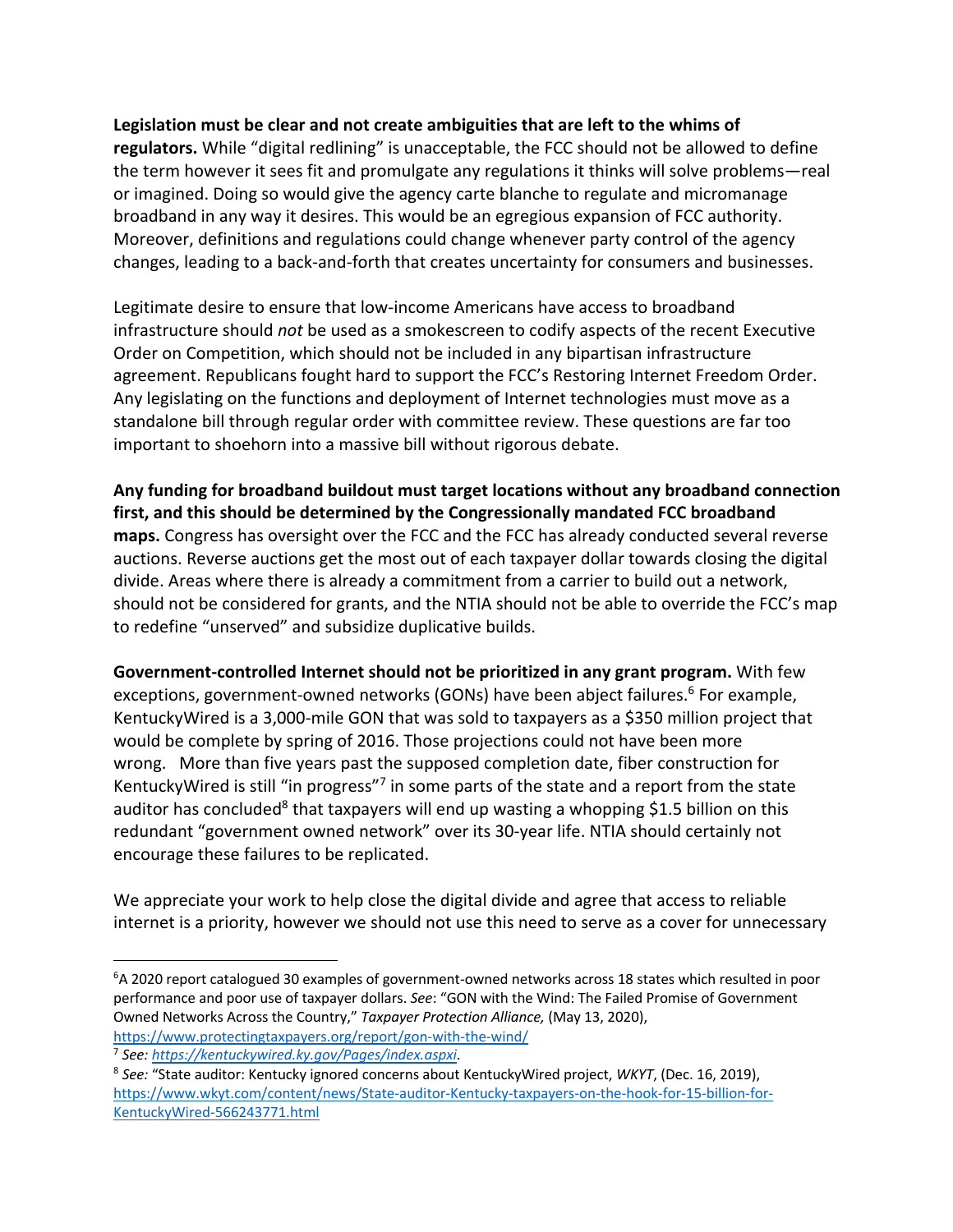government expansion. Please feel free to reach out to any of the undersigned organizations or individuals should you have questions or comments.

Regards,

Grover G. Norquist President Americans for Tax Reform

Jennifer Huddleston\* Director of Technology & Innovation Policy American Action Forum

Phil Kerpen President American Commitment

Krisztina Pusok, Ph. D. **Director** American Consumer Institute Center for Citizen Research

Brent Wm. Gardner Chief Government Affairs Officer Americans for Prosperity

Jeffrey Mazzella President Center for Individual Freedom

Andrew F. Quinlan President Center for Freedom and Prosperity

Jessica Melugin Director Center for Technology and Innovation Competitive Enterprise Institute

Matthew Kandrach President Consumer Action for a Strong Economy Roslyn Layton, PhD Founder China Tech Threat

Ashley Baker Director of Public Policy The Committee for Justice

Tom Schatz President Council for Citizens Against Government Waste

Katie McAuliffe Executive Director Digital Liberty

Adam Brandon President FreedomWorks

George Landrith President Frontiers of Freedom

Garrett Bess Vice President Heritage Action for America

Carrie Lukas President Independent Women's Forum

Heather Higgins CEO Independent Women's Voice